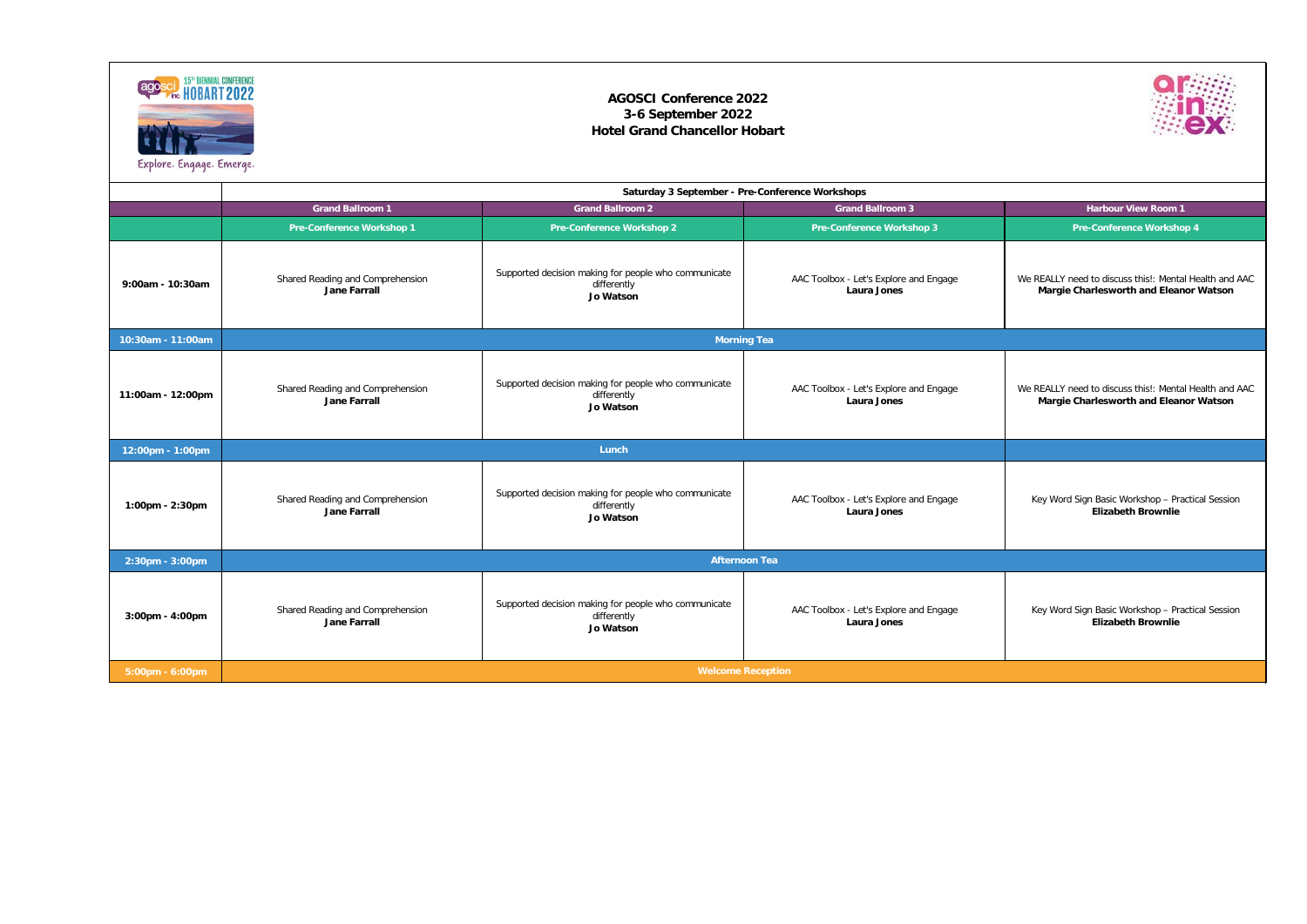| <b>agosci 15" BIENNIAL CONFERENCE</b><br>Explore. Engage. Emerge | <b>AGOSCI Conference 2022</b><br>3-6 September 2022<br><b>Hotel Grand Chancellor Hobart</b><br>Sunday 4 September 2022                |                                                                                                                                                                                    |                                                                                                                                                                                                          |                                                                                                                                 |  |
|------------------------------------------------------------------|---------------------------------------------------------------------------------------------------------------------------------------|------------------------------------------------------------------------------------------------------------------------------------------------------------------------------------|----------------------------------------------------------------------------------------------------------------------------------------------------------------------------------------------------------|---------------------------------------------------------------------------------------------------------------------------------|--|
|                                                                  |                                                                                                                                       |                                                                                                                                                                                    | <b>Grand Ballroom</b>                                                                                                                                                                                    |                                                                                                                                 |  |
| 9:00am - 9:50am                                                  |                                                                                                                                       |                                                                                                                                                                                    | <b>Opening and Welcome</b>                                                                                                                                                                               |                                                                                                                                 |  |
| 9:00am - 9:05am                                                  |                                                                                                                                       |                                                                                                                                                                                    | Welcome to Country                                                                                                                                                                                       |                                                                                                                                 |  |
| 9:05am - 9:20am                                                  |                                                                                                                                       | <b>Tracey Hanigan and Kim Nguyen</b>                                                                                                                                               | Conference Welcome                                                                                                                                                                                       |                                                                                                                                 |  |
| 9:20am - 9:50am                                                  |                                                                                                                                       |                                                                                                                                                                                    | <b>AGOSCI Welcome</b><br><b>Darren Trentepohl</b>                                                                                                                                                        |                                                                                                                                 |  |
| 9:50am - 10:50am                                                 |                                                                                                                                       |                                                                                                                                                                                    | <b>Keynote Speaker Address</b>                                                                                                                                                                           |                                                                                                                                 |  |
| 9:50am - 10:50am                                                 | Moving Beyond Mere Exchanges: Engagement, Participation and Meaning-making<br>Dr Erna Alant                                           |                                                                                                                                                                                    |                                                                                                                                                                                                          |                                                                                                                                 |  |
| 10:50am - 11:20am                                                |                                                                                                                                       |                                                                                                                                                                                    | <b>Morning Tea</b>                                                                                                                                                                                       |                                                                                                                                 |  |
| 11:20am - 12:50pm                                                | <b>Grand Ballroom 1</b><br><b>Engage for Real</b>                                                                                     | <b>Grand Ballroom 2</b><br><b>Exploring Service Design</b>                                                                                                                         | <b>Grand Ballroom 3</b><br><b>Engage for Real</b>                                                                                                                                                        | <b>Harbour View Room 1</b><br><b>Engage Partners</b>                                                                            |  |
| 11:20am - 11:40am                                                |                                                                                                                                       |                                                                                                                                                                                    | Every Relationship Changes us in Some Way<br><b>Joseph Harrall</b>                                                                                                                                       |                                                                                                                                 |  |
|                                                                  | 11:40am - 12:20pm   The 3 R's of Automaticity: Rate, Receptive Language and Relationships<br>John Halloran                            | The importance of a transdisciplinary approach to AAC intervention for<br>individuals with motor and/or sensory disabilities: A case study<br>Mel Riepsamen, Claire Cotter         | Relationships and AAC<br><b>Lance McLemore</b>                                                                                                                                                           | Carers and Clinicians Achieving that "Light-bulb Moment" through AAC<br>Workshops<br>Megan Walsh, Caitie Mitchell, Nicky Heaney |  |
| 12:20pm - 12:40pm                                                |                                                                                                                                       |                                                                                                                                                                                    | Making & Maintaining Friendships<br>Dr Erna Alant                                                                                                                                                        |                                                                                                                                 |  |
| 12:40pm - 12:50pm                                                |                                                                                                                                       |                                                                                                                                                                                    |                                                                                                                                                                                                          |                                                                                                                                 |  |
| 12:50pm - 1:50pm                                                 |                                                                                                                                       |                                                                                                                                                                                    | Lunch                                                                                                                                                                                                    |                                                                                                                                 |  |
| 12:50pm - 1:50pm                                                 |                                                                                                                                       |                                                                                                                                                                                    | Key Word Sign Presenters Meeting - Harbour View Room 1                                                                                                                                                   |                                                                                                                                 |  |
|                                                                  | <b>Grand Ballroom 1</b>                                                                                                               | <b>Grand Ballroom 2</b>                                                                                                                                                            | <b>Grand Ballroom 3</b>                                                                                                                                                                                  | <b>Harbour View Room 1</b>                                                                                                      |  |
| $1:50$ pm - $3:10$ pm                                            | <b>AAC Access</b>                                                                                                                     | <b>Engaging Diversely</b>                                                                                                                                                          | <b>Engage for Real</b>                                                                                                                                                                                   | <b>Engage Partners</b>                                                                                                          |  |
| 1:50pm - 2:10pm                                                  | <b>Understanding AAC Access Methods</b>                                                                                               | Exploring AAC system development in Aboriginal languages: Engaging<br>with Yolnu families living with Machado-Joseph Disease<br>Rebecca Amery, Julie Wunungmurra                   | Good Communication Standard 1: A detailed description of how best to<br>communicate with individuals through written, annotated<br>transcripts a microscope on best practice,<br><b>Sheridan Forster</b> | Adult AAC users in early language intervention<br><b>Candice Ballard</b>                                                        |  |
| 2:10pm - 2:30pm                                                  | Leanna Fox, Morgan Threfall                                                                                                           |                                                                                                                                                                                    | A journey to stronger connections and communication<br>Jessica Preston, Vanessa Hill                                                                                                                     | Problem Solving Support Team Communication Complexities                                                                         |  |
| 2:30pm - 2:50pm                                                  | Access to Eyegaze                                                                                                                     | Developing communication skills in EAL/D learners who have Complex<br><b>Communication Needs</b><br><b>Erin Boreham</b>                                                            | Building awareness of natural gesture in a Key Word Sign Australia<br>(KWSA) workshop and other AAC training.                                                                                            | <b>Christine Porter</b>                                                                                                         |  |
| 2:50pm - 3:10pm                                                  | Leanna Fox                                                                                                                            |                                                                                                                                                                                    | <b>Cathy Basterfield</b>                                                                                                                                                                                 |                                                                                                                                 |  |
| $3:10$ pm - $3:40$ pm                                            |                                                                                                                                       |                                                                                                                                                                                    | <b>Afternoon Tea</b>                                                                                                                                                                                     |                                                                                                                                 |  |
|                                                                  | <b>Grand Ballroom 1</b>                                                                                                               | <b>Grand Ballroom 2</b>                                                                                                                                                            | <b>Grand Ballroom 3</b>                                                                                                                                                                                  | <b>Harbour View Room 1</b><br><b>Easy Access Communication</b>                                                                  |  |
| $3:40$ pm - 5:20pm<br>$3:40$ pm - $4:00$ pm                      | <b>Explore Technology - Environmental Control</b><br>What else is possible with my AAC Device?                                        | <b>Exploring Service Design</b><br>The Holy Grail of AAC services - Creating services for people with CCN<br>by design rather than the NDIS price guide.<br><b>Janelle Sampson</b> | <b>Enquiry &amp; Research</b><br>Across the barricades of consent: building researcher capacity in AAC<br><b>Betty Jean Dee-Price</b>                                                                    | Chewing gum peppermint and jumping eyes: An individualised<br>approach to health and medication.<br><b>Sheridan Forster</b>     |  |
| 4:00pm - 4:20pm                                                  | Amy Litton, Charlene Cullen, Jessica Kennedy                                                                                          | Getting the right funding: a pathway from AAC assessment and<br>equipment trials through to funding success<br><b>Karyn Muscat</b>                                                 | Methodological considerations in research with participants who have<br>complex communication needs<br><b>Daryl Selwood</b>                                                                              | Evidence of difference: Easy English - Easy Read                                                                                |  |
| 4:20pm - 4:40pm                                                  | Innovation and connection - using your speech generating device to                                                                    | Necessity is the mother of invention; exploring the unexpected<br>positives of telehealth.<br>Grace Scheiner, Helen Mcculloch                                                      | Eyes on Communication Research Group and Advisory Panel: New<br><b>Clinical Guidelines 2021</b>                                                                                                          | <b>Cathy Basterfield</b>                                                                                                        |  |
| 4:40pm - 5:00pm                                                  | explore and control your environment<br>Jo Beech                                                                                      | Transdisciplinary practice and the role of the whole team in supporting<br>communication development<br>Jason Bomford, Kate Berchtold, Elle King                                   | Petra Karlsson, Nicola Arthur, Nadine Davies                                                                                                                                                             | Information Accessibility of the NDIS Website: Readability and<br><b>Usability Evaluation</b><br>Jenna Cooper                   |  |
| 5:00pm - 5:20pm                                                  | The Future of AAC is more likely to be Communication & Control<br>(AACC) – Implications for SLP's and OT's<br>Rob Wong, Alex Alvarado | Specialist Meal management clinic<br><b>Candice Ballard</b>                                                                                                                        |                                                                                                                                                                                                          | Digital Literacy. Not a new issue<br><b>Cathy Basterfield</b>                                                                   |  |

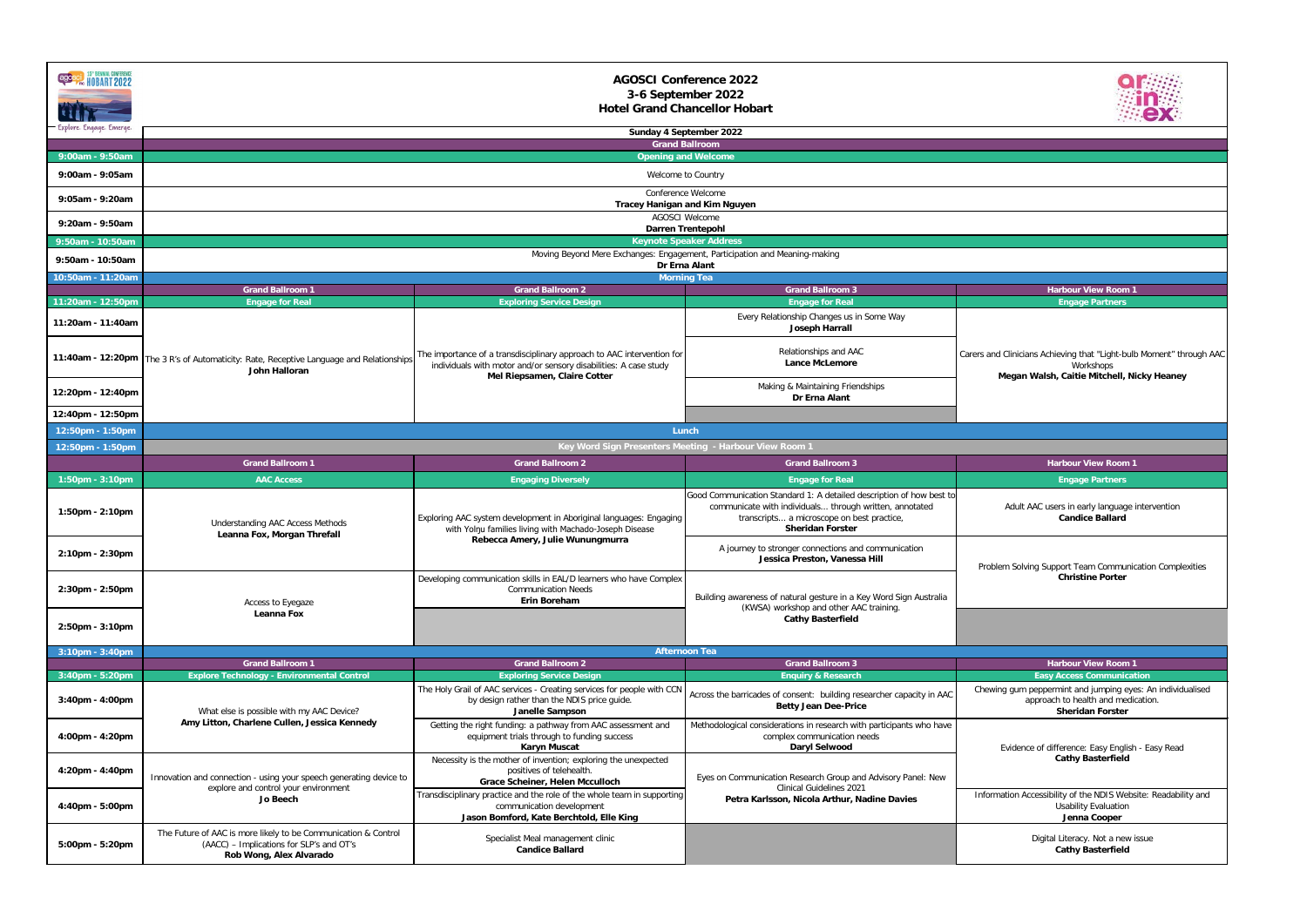| agosel HOBART 2022       |                                                                                                                                                                                             | <b>AGOSCI Conference 2022</b><br>3 - 6 September 2022<br><b>Hotel Grand Chancellor Hobart</b>                                           |                                                                                                                              |                                                                                                     |
|--------------------------|---------------------------------------------------------------------------------------------------------------------------------------------------------------------------------------------|-----------------------------------------------------------------------------------------------------------------------------------------|------------------------------------------------------------------------------------------------------------------------------|-----------------------------------------------------------------------------------------------------|
| Explore. Engage. Emerge. | <b>Monday 5 September 2022</b><br><b>Grand Ballroom</b>                                                                                                                                     |                                                                                                                                         |                                                                                                                              |                                                                                                     |
|                          |                                                                                                                                                                                             | <b>AGOSCI Welcome</b>                                                                                                                   |                                                                                                                              |                                                                                                     |
| 8:50am - 9:00am          |                                                                                                                                                                                             | <b>Darren Trentepohl</b>                                                                                                                |                                                                                                                              |                                                                                                     |
| 9:00am - 9:10am          |                                                                                                                                                                                             | <b>Rhys Linden Tribute</b>                                                                                                              |                                                                                                                              |                                                                                                     |
| 9:10am - 10:00am         |                                                                                                                                                                                             | <b>Keynote Speaker Address</b>                                                                                                          |                                                                                                                              |                                                                                                     |
| 9:10am - 10:00am         |                                                                                                                                                                                             | Joseph Reynolds & Paige Schultz<br><b>Morning Tea and Poster Presentations</b>                                                          |                                                                                                                              |                                                                                                     |
| 10:00am - 10.30am        | <b>Grand Ballroom 1</b>                                                                                                                                                                     | <b>Grand Ballroom 2</b>                                                                                                                 | <b>Grand Ballroom 3</b>                                                                                                      | <b>Harbour View Room 1</b>                                                                          |
| 10:30am - 12:00pm        | <b>Emerge with Mental Wellbeing</b>                                                                                                                                                         | <b>Emerge into Community</b>                                                                                                            | <b>Communication Identity</b>                                                                                                | <b>Emerge with Mental Wellbeing</b>                                                                 |
| 10:30am - 10:50am        | Communication access in mental health support: Findings from a<br>scoping review and lived-experience consultation<br><b>Eleanor Watson</b>                                                 |                                                                                                                                         | A different way to challenge what is NON-VERBAL<br><b>Janelle McMillan</b>                                                   |                                                                                                     |
| 10:50am - 11:10am        | Talking about the important stuff!<br>Janelle Sampson, Margie Charlesworth                                                                                                                  | What is communication all about? Developing an online resource to                                                                       | I Did it My Way<br>John Wyllie                                                                                               | A reason to communicate: AAC planning and engagement. Interactive<br>Workshop<br>Amanda Hartmann    |
| 11:10am - 11:30am        | Developing Emotional Competence and Emotional Literacy with AAC<br><b>Eleanor Francis</b>                                                                                                   | promote access and participation. Interactive Workshop<br>Eliza Howard, Felicity Lovatt, Amy Fitzpatrick                                | My Life with AAC<br><b>Matthew Horan</b>                                                                                     |                                                                                                     |
| 11:30am - 11:50am        | Turning up the volume on emerging voices: Exploring the language<br>needed for advocacy and how available this is to those who have a<br>developmental disability and cannot rely on speech |                                                                                                                                         | Success with Sign: The value of sign language in our journey towards<br>communicative competence<br><b>Kathleen Johnston</b> |                                                                                                     |
| 11:50am - 12:00pm        | Laura Jones                                                                                                                                                                                 |                                                                                                                                         |                                                                                                                              |                                                                                                     |
| 12:00pm - 12:50pm        | <b>Grand Ballroom 1</b>                                                                                                                                                                     | Lunch<br><b>Grand Ballroom 2</b>                                                                                                        | <b>Grand Ballroom 3</b>                                                                                                      | <b>Harbour View Room 1</b>                                                                          |
| 12:50pm - 2:50pm         | <b>Mental Health Panel Discussion</b>                                                                                                                                                       | <b>Helping Families Emerge</b>                                                                                                          | <b>Being Social</b>                                                                                                          | <b>AAC Access</b>                                                                                   |
| 12:50pm - 1:30pm         | Two PhD Doctors Who Use AAC discuss their experiences of Life Long<br>Learning,<br>Daryl Selwood, Melinda Smith                                                                             | To all the therapists I've loved before: One families reflections<br>Melissa Riepsamen, Caroline Kiefer                                 | AAConnection for young adults!<br>Jenna O'Brien, Rachel Harkin                                                               | Engaging in Eye Gaze: Access All Learning Areas<br><b>Tanith Brien</b>                              |
| $1:30$ pm - 2:10pm       | Mental Health Panel - Facilitated by Dr Jo Watson                                                                                                                                           | Support families on their AAC journey<br>Amanda Hartmann                                                                                | Comm Group on Zoom" - Explorers with complex communication<br>needs<br><b>Dale Gonelli</b>                                   | Core Vocabulary and Tangible Symbols: A Case Study<br>Jane Farrall, Lee Murray                      |
| 2:10pm - 2:30pm          | Eleanor Watson, Margie Charlesworth, Janelle McMillan,<br>Isabella Brighella, Monica Rowland                                                                                                | It's more important than you think: how to build a successful parent,<br>speech pathologist partnership.<br>Jenna O'Brien, Kylie Barsby | <b>Building Peer Relationships</b><br>Hannah Gutke, Noosha Hodgen, Julie Franklin, Danielle<br>Chapman                       | Beyond Boardmaker - a conversation about other image sets and<br>photos<br><b>Cathy Basterfield</b> |
| 2:30pm - 2:50pm          |                                                                                                                                                                                             |                                                                                                                                         |                                                                                                                              | Megan's Journey from Choosing to Successfully Using a New AAC<br>Device<br><b>Leanne Shane</b>      |
| 2:50pm - 3:10pm          |                                                                                                                                                                                             | <b>Afternoon Tea</b>                                                                                                                    |                                                                                                                              |                                                                                                     |
| $3:10$ pm - $4:50$ pm    | <b>Grand Ballroom 1</b><br><b>Emerge into Community</b>                                                                                                                                     | <b>Grand Ballroom 2</b><br><b>Speak Up &amp; Be Safe</b>                                                                                | <b>Grand Ballroom 3</b><br><b>Emerge into Community</b>                                                                      | <b>Harbour View Room 1</b><br><b>Helping Families Emerge</b>                                        |
| 3:10pm - 3:30pm          | What Happens After High School?<br><b>Siobhan Daley</b>                                                                                                                                     | <b>Royal Commission Update</b>                                                                                                          | Introducing the Communication Access Symbol to New South Wales<br><b>Katrina McNamee</b>                                     | AAC first steps!                                                                                    |
| $3:30$ pm - $3:50$ pm    | Supported Decision Making - What it takes through the lens of a social<br>model of disability                                                                                               | Speak Up and be Safe from Abuse: Developing resources to support<br>people with communication support needs to learn about and discuss  | Communication Safari: Engaging with the community to build inclusive<br>practices<br>Tracey Hanigan, Kathryn Burridge        | Jenna O'Brien, Eleanor Francis                                                                      |
| $3:50$ pm - $4:10$ pm    | Marissa Carlyon, Su-Hsien Lee, Paul Jay                                                                                                                                                     | abuse and neglect<br><b>Elizabeth Weston</b>                                                                                            | Let's engage: sharing and promoting AAC in the community,<br><b>Annette Counsell</b>                                         | Pretend play and AAC. How pretence relates to language development<br>for AAC users.                |
| 4:10pm - 4:30pm          | Building a Culture of Communication in residential disability services<br><b>Bronwen Jones</b>                                                                                              |                                                                                                                                         | Chat Groups<br>Alix Robinson, Candice Ballard, Nadine Davies                                                                 | Eleanor Francis, Donna Davidson                                                                     |
| 4:30pm - 4:50pm          |                                                                                                                                                                                             |                                                                                                                                         |                                                                                                                              | AAC-ing Language Through Play: Building Capacity and Language                                       |
| 4:50pm - 5:10pm          | Creating an accessible Positive and Negative Affect Scale (PANAS).<br>Developing a participant evaluation tool for a Conductive Education                                                   |                                                                                                                                         |                                                                                                                              | Through Play Based Learning.<br>Emma Goldston, Kate Lonne                                           |
| 5:10:pm - 5:30pm         | program: a work in progress.<br><b>Connor Bryant, Nerida Kho</b>                                                                                                                            |                                                                                                                                         |                                                                                                                              | Easy ways to engage and empower parents and expand AAC success<br><b>Kathleen Johnston</b>          |
| 7:00pm - 11:00pm         |                                                                                                                                                                                             | <b>Conference Dinner</b>                                                                                                                |                                                                                                                              |                                                                                                     |